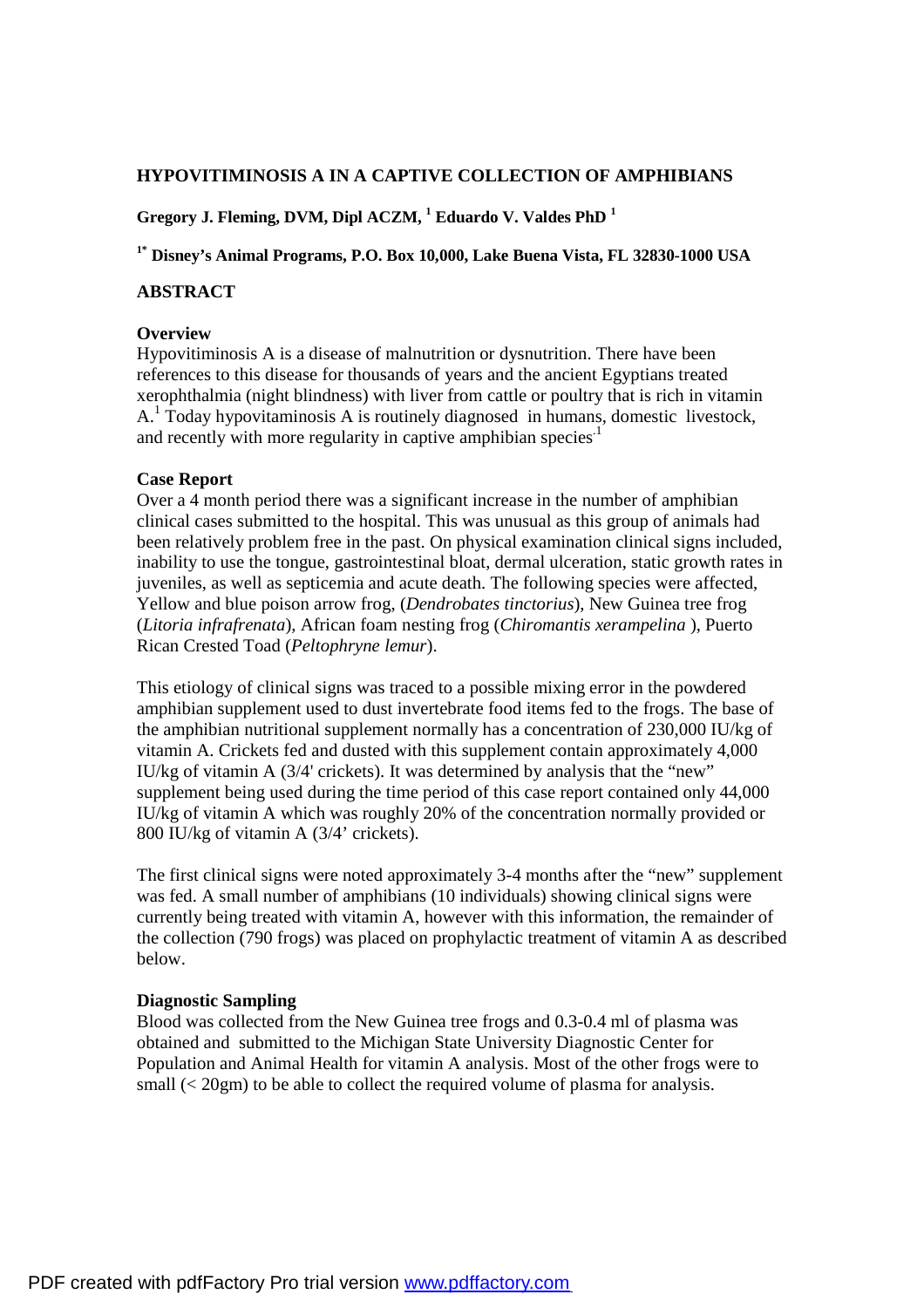## **Treatment**

The total number of amphibians to be treated exceeded 800 individuals, which included over 600 juvenile African foam nesting frogs. Frogs with clinical signs were treated based on the severity of signs using the following protocols:.

### Drug

Aquisaol A (Mayne Pharma (USA) Paramus NJ, 07652) 50,000 USP/ml 1:10 dilution  $= 5,000$  USP/ml (with sterile saline)

Dose

Small Frog dose 1 drop  $( $20 \text{ gm}$  frog) = 50-100 USP per dose$ Large Frog dose 2 drops  $(20-120 \text{ gm} \text{ frog}) = 100-150 \text{ USP} \text{ per dose}$ 

Frequency

- 1) No clinical signs Topically, once a week for 2 months
- 2) Mild clinical signs Topically, every 3 days for 2 months
- 3) Severe clinical signs Injection for first does, then topical, every 3 days for 2 months

# **Results**

Prior to treatment, two blood samples from the New Guinea tree frogs were analyzed and were found to have concentrations or vitamin A of, 11 and 20 ng/ml. Plasma vitamin A levels drastically increased from 5-20 ng/ml to 142- 217 ng/ml over the course of the 2 month treatment. However in many cases clinical improvement was seen within days. Skin lesions were seen to be improving within two weeks but many required up to 2 months to completely heal. Frogs with "short tongue syndrome" also showed clinical improvement.<sup>2</sup> Acute cases of short tongue syndrome successfully resolved with topical treatment and supportive care in the form of hand feeding and routine weighing.

Within 3 weeks of cessation of treatment, vitamin A plasma concentrations ranged from 46-295 ng/dl. Currently a published value for serum vitamin A in wild frogs or toads could not be located. Samples from wild toads will be obtained this summer to determine baseline levels of plasma vitamin A concentration.

Topical therapy appears to increase plasma levels of vitamin A, and to produce improvements in the clinical signs of hypovitaminosis A; however duration of therapy has not been established. A comprehensive nutrition plan that includes vitamin A supplementation (minimum of 230,000 IU vitamin A/ kg of supplement) should be implemented in captive anuran collections. Current clinical trails for dose and duration of therapy are ongoing.

### **LITERATURE CITED**

1) McDowell LR. 2000. Vitamin A. *In* Vitamins in animal and human nutrition. Iowa State Press, Ames, Iowa. 15-90.